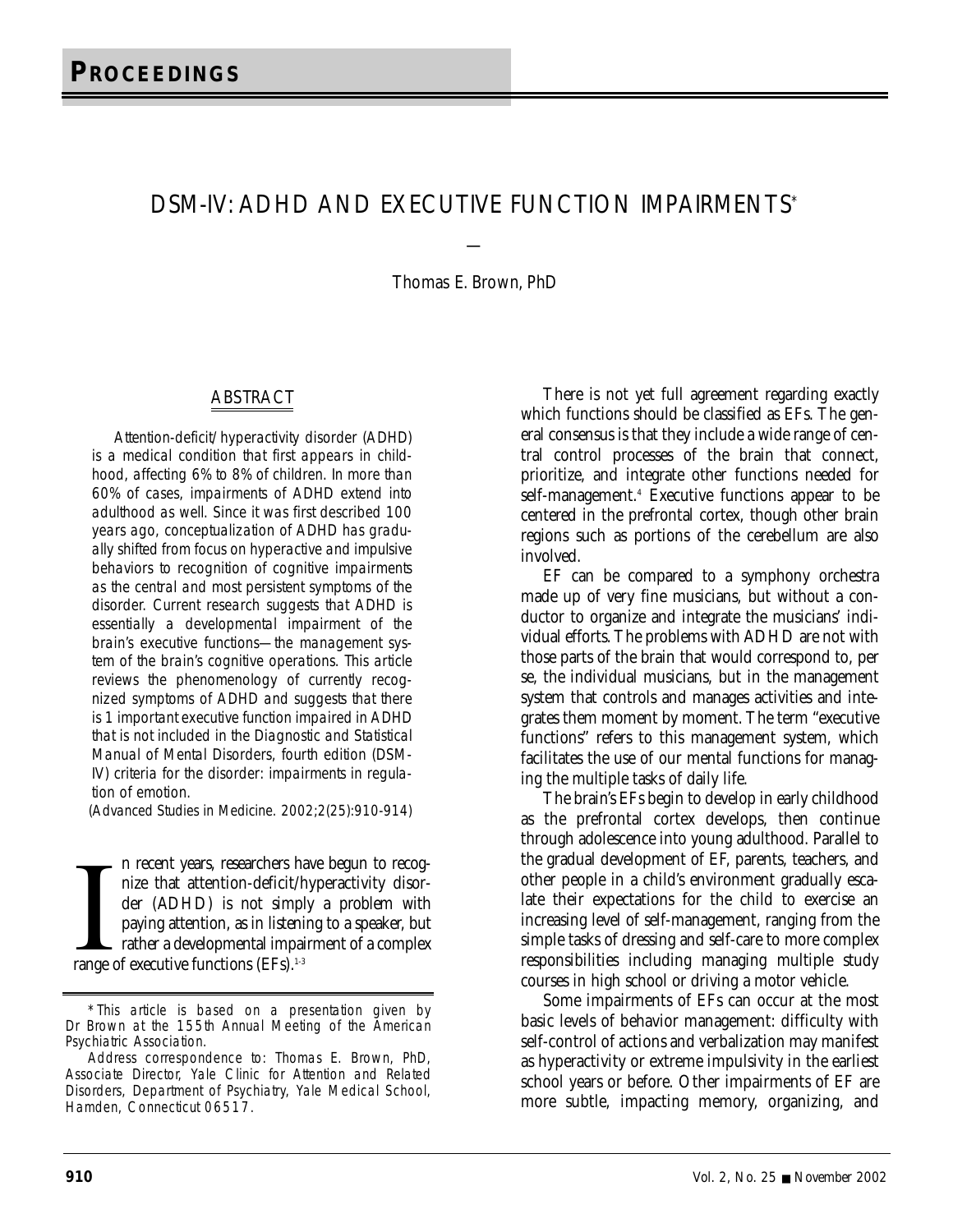planning abilities that are not developed or expected until much later, sometimes not until later elementary school grades or in junior high or high school.

Sometimes parents intervene so much to help their adolescents stay organized and on task that ADHD impairments are masked until the teen moves away from home, possibly to attend college. When the youth then enters a situation where such parental scaffolding is unavailable, he or she may experience much difficulty.

## **IMPLICATIONS OF DEVELOPMENTAL THEORY ON ADHD DIAGNOSIS AND ASSESSMENT**

This emerging developmental view of EF impairments carries important implications for understanding age of onset of ADHD. The *Diagnostic and Statistical Manual of Mental Disorders, fourth edition* (DSM-IV) stipulation that some symptoms of ADHD should be manifest by age 7 years makes little sense in this context. The suggestion of Barkley and Biederman that the age of onset criterion should be broadened to recognize that many ADHD impairments are not manifest until years later is fully consistent with this view.<sup>5</sup>

Ramifications of this emerging understanding for diagnosis and assessment are significant. Whereas ADHD was formerly diagnosed on the basis of overt disruptive behavior demonstrated in childhood, understanding of the disorder as an impairment of EF requires a wholly different approach to assessment.

Executive functions are largely cognitive, covert, interactive, and not easily isolated for laboratory testing. Self-report from the patient as well as from others who know the patient is probably the most effective means of assessment. Of particular importance is information regarding the patient's capacities in performing complex, everyday tasks that involve multiple cognitive functions. Clinical interviews can elicit reports of the patient's abilities and limitations in dealing with management of these complex daily tasks. Data can then be compared with the normal range of performance by others of the same age and developmental level.

Assessment of ADHD should take into account 2 important characteristics of ADHD symptoms: they are dimensional and situation specific. ADHD symptoms are dimensional in that virtually everyone suffers some impairment in these functions at times; however, occasional occurrence of ADHD symptoms is not enough to warrant diagnosis. It is only when ADHD

symptoms are persistent and pervasive in at least 2 domains of activity, (eg, at school or work and at home) that those symptoms should be considered sufficient for diagnosis of ADHD.

The situational variability of ADHD can be difficult to understand. Most persons with ADHD have a few domains of activities for which they have no difficulty paying attention, and in which EF impairments are absent. It may be that they have chronic difficulty with ADHD symptoms in many areas of their lives, but in areas of intense interest, such as painting or playing sports, the symptoms are absent. Although this phenomenon of "can do it here, but not most anyplace else" makes it seem as if ADHD is a simple problem of willpower, clinical evidence suggests otherwise.

When a person with ADHD is asked how he or she can concentrate so well on one particular activity, but have great difficulty sustaining attention on most everything else, patients often respond, "It's just a matter of what interests me. If the task is intrinsically interesting to me or if it is an emergency, then I can usually pay attention to it quite well. If it is not interesting to me, then I usually can't pay attention, even when I recognize that it would be important for me to do so." One patient referred to this problem as "impotence of the mind."

People with ADHD find it much more difficult to make themselves pay attention unless the task is one that is immediately interesting to them. An understanding of the impairments experienced by persons with ADHD requires detailed clinical inquiry of individual patients regarding their performance in a variety of tasks; absence of impairment in a few specific domains does not rule out ADHD diagnosis if the impairments are chronically present in most other areas of functioning.

Following is a description of impairments elicited from children, adolescents, and adults diagnosed with ADHD according to the DSM criteria utilizing clinical interview methods. These have been compared with reports of normal controls matched for age group and socioeconomic status. Comparisons between the ADHD-diagnosed and the nonclinical samples in each age group have yielded reports of impairments that can be recognized in 6 clusters:

1. **Activation**: Difficulty in organizing tasks and materials, estimating time, and prioritizing tasks,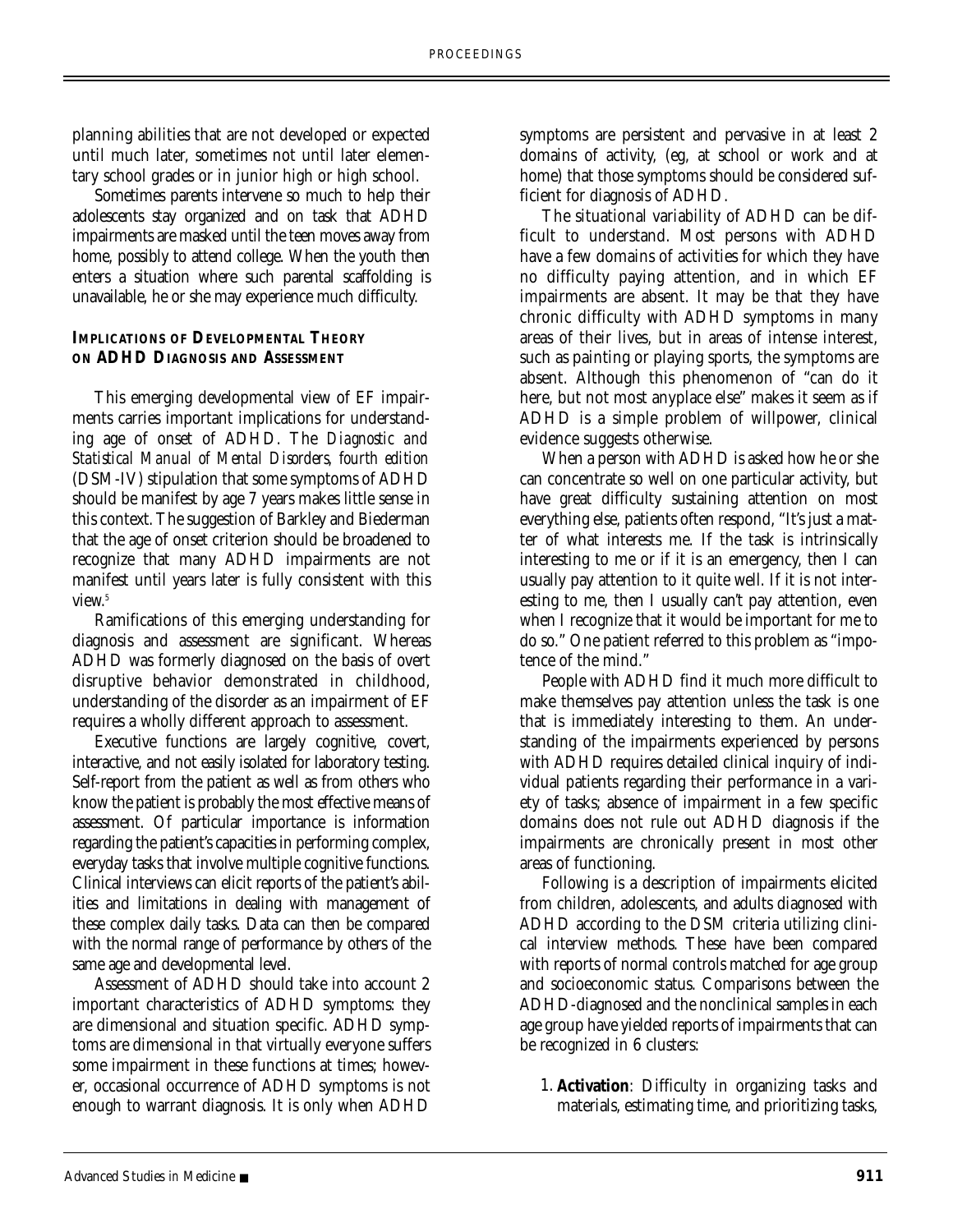and trouble getting started on work tasks. Patients describe difficulty with excessive procrastination, even with very important tasks.

2. **Focus**: Difficulty focusing, sustaining focus, and shifting focus from one task to another. Some patients report that they are easily distracted not only by things that are going on around them, but also by thoughts in their own minds. In addition, focusing on reading is difficult for

many people with ADHD. Words are generally understood as they are read, but often have to be

read over again in order for the meaning to be understood. Persons with ADHD often report that they read similarly to how those without ADHD read when they are very tired. They can comprehend the words as they read them, but the meaning does not stay in their minds.

- 3. **Effort**: Difficulty with regulating alertness, sustaining effort, and processing speed. Many people with ADHD report that they can perform short-term projects well, but have much more difficulty with sustained effort over longer periods of time. They also find it difficult to complete tasks on time, especially when required to do expository writing. Many also experience chronic difficulty regulating sleep and alertness. Often they report, "I cannot shut my head off and get to sleep when I want to. I have to wait until I am absolutely exhausted. Then I sleep heavily and have great difficulty waking up. During the day, I am OK as long as I am moving around or talking a lot. But if I have to sit still for a long time to read, listen to a meeting or lecture, or to do paperwork, my eyelids often get so heavy that I can barely keep myself awake."
- 4. **Emotion**: Difficulty managing frustration and modulating emotions. DSM-IV does not recognize any symptoms related to the management of emotion as an aspect of ADHD. Yet, many with this disorder describe difficulties managing frustration, anger, worry, disappointment, desire, and other emotions in order to complete the task

at hand. They speak as though these emotions, when experienced, take over their minds as a computer virus invades a hard drive, making it impossible for them give attention to anything else. They find it very difficult to get the emotion into perspective, to put it to the back of their minds, and to get on with what they need to do. This cluster of EF impairment is discussed further below.

5. **Memory**: Difficulty utilizing working memory and accessing recall. Very often, people with

> ADHD will report that they have adequate or exceptional memory for things that happened long ago, but have great difficulty remembering where they just put something or what they were about to say. They may find it difficult to remember what they put aside while attending to other tasks.

In addition, people with

ADHD often complain that they cannot recall what they have learned when they need it. For example, a student may study intensively for an exam, be quizzed on the information immediately after study, and demonstrate clear knowledge of the material. But on the next day, that student may be unable to recall large portions of what they knew very well the night before. In people with ADHD, there appears to be an inadequate "search engine" of the brain, to activate stored memories, integrating these with current information as needed to guide thoughts and actions. These problems with recall of learned material and with recalling one task or thought after putting it aside for another are examples of the impairments of working memory, an important EF impaired by ADHD.

6. **Action**: Difficulty monitoring and regulating self-action. Many persons with ADHD, even those without problems of hyperactive behavior, report chronic problems in regulating their actions. They note that they often are too impulsive in what they say or do, and often also in the way they think, jumping too quickly to inaccurate conclusions. Such impulsivity can be quite problematic at any age.

*An understanding of the impairments experienced by persons with ADHD requires detailed clinical inquiry of individual patients regarding their performance in a variety of tasks.*

*"*

*"*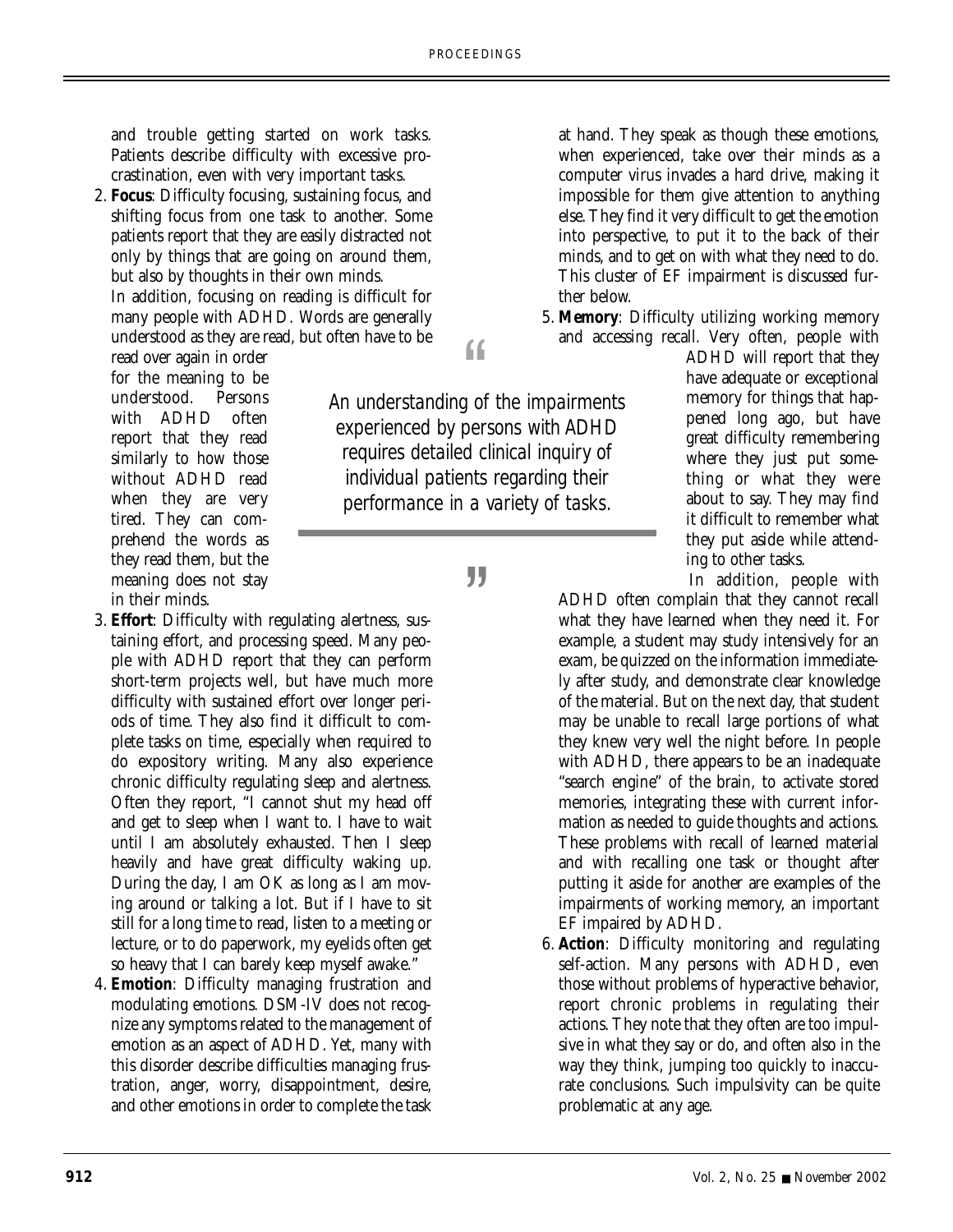Persons with ADHD often report problems with monitoring the situation in which they are interacting. They often fail to notice when other people are puzzled or hurt or annoyed by what they have just said or done and thus fail to modify their behavior in response to specific circumstances. Often they also report chronic difficulty in regulating the pace of their actions, in slowing down or speeding up as needed for specific tasks.<sup>2,6</sup> Many children, adolescents, and adults with ADHD report the 6 clusters of impairments as chronic, more often than persons without ADHD.

The clusters are not mutually exclusive categories, but tend to overlap and are often interactive. Each cluster might be thought of not as a unitary variable, but as different aspects of related functions. Some might arrange these symptoms into 8 clusters, others into 5. Nevertheless, EF impaired in ADHD is complex and multifaceted. In more than 50% of cases ADHD is also complicated by additional psychiatric or learning disorders. Not only is it possible for people with ADHD to have another disorder, but over the course of their lifetime it is 2 to 5 times more likely.<sup>7,2</sup>

The complexity of the phenomenology of ADHD symptoms is matched by the complexity of its neuorophysiological underpinnings. Denckla described this complexity of the brain substrates for ADHD:

ADHD is a label for a heterogeneous group of dysfunctions related to each of several nodes along the attentional/intentional network...from...cerebellum up to and including prefrontal cortex...includes neural substrates of activation, orientation, motivation and vigilance as these connect with and influence executive function...<sup>8</sup>

### **ADHD AND REGULATION OF EMOTION**

Although the high rates of comorbidity among ADHD and many other psychiatric disorders are well documented, there is uncertainty about whether it might be accounted for by constraints of the current nosology. One particular area of interest is the regulation of emotion. It has been reported that many patients with ADHD also have chronic problems with regulation of irritability, depression, and/or anxiety. Often this is seen as the individual having 2 separate disorders because diagnostic criteria for 2 or more disorders are met.

Perhaps the situation may not be that simple. One example is provided in problems with regulation of emotion.

Children with ADHD have been recognized as having an extraordinarily high incidence of oppositional defiant disorder (ODD), a pattern of behavior characterized by numerous symptoms of negativistic mood and difficulties in modulation of anger. Various studies have reported incidence of ODD among children with ADHD between 42% and 61%. Likewise, depressive (36%-38%) and anxiety disorders (3%- 30%) have been reported to have very high incidence among individuals with ADHD.

Numerous investigators have reported that persons with ADHD tend to have chronic problems in regulating emotions. Wender's Utah Criteria for ADHD include "affective lability," "hot temper," and "overreacts" among symptoms of ADHD. Conners' widely used Parent Rating Scale cites "easily frustrated" as one of its 12 most accurate items for identifying ADHD in children. Conners' Adult Attention Deficit Disorder (ADD) Rating Scales include 4 items related to emotional regulation, eg, "down on self," "short-fuse," and "set off easily," in the ADHD Index, which comprises the 12 most accurate items for identifying adults with ADHD. The Brown ADD Scales for Children and for Adolescents and Adults indicated that for individuals with ADHD, responses to items related to emotional regulation had a high positive correlation with other symptoms of ADHD. These clinical data obtained from various samples suggest that problems in emotional regulation may be an aspect of the core problems of persons with ADHD that has simply been overlooked in the DSM-IV criteria for ADHD.

This is not to say that all problems of people with ADHD in regulating their emotions are simply due to the disorder. Some persons with ADHD have extreme difficulties in emotional regulation, problems much more severe than most others with ADHD. These individuals may well warrant diagnosis with ODD, a depressive disorder, an anxiety disorder, or a mood disorder. However, it is possible that some people with ADHD currently diagnosed as having one of these comorbid disorders may, in fact, have a lesser degree of impairment in regulating emotion, or a different type of problem in this domain, one that might more appropriately be seen as one more aspect of their ADHD.

This might be compared with the problem of ADHD and reading disorder. Many individuals with